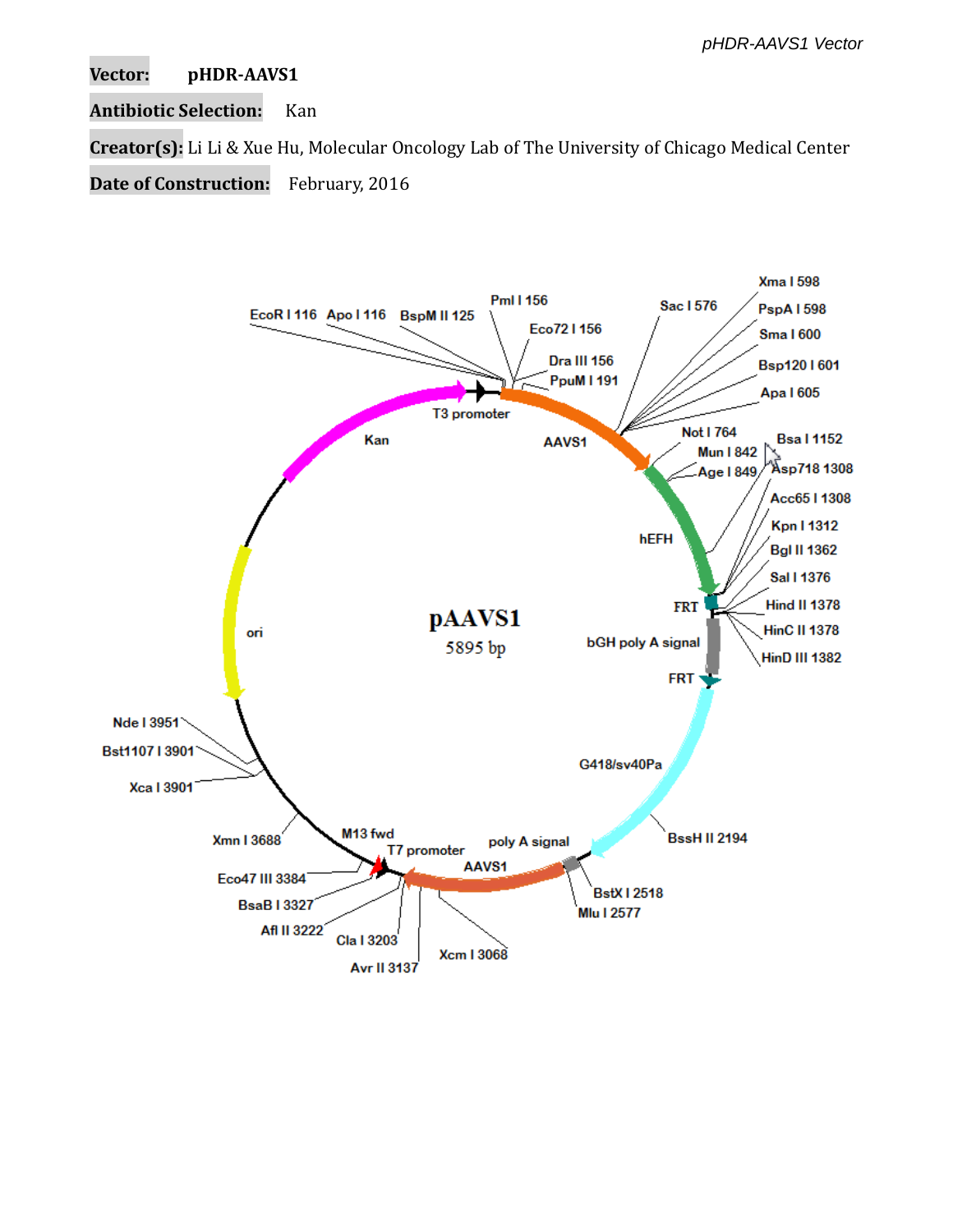# pHDR-AAVS1 Full-Length Sequence

#### PmeI<mark>StuI</mark>AAVS1hEFH<mark>FRT</mark> BGHPa<mark>FRT</mark>G418/SV40PaAAVS1

GGAAACAGCTATGACCATGATTACGCCAAGCTCGAAATTAACCCTCACTAAAGGGAACAAAAGCTGGTACGAGGACAGGCTGGAGCCATGG CTGGTGACCqtttaaacAGGCCTgaattcCtttccggagcacttccttctcggcgctgcaccacgtgatgtcctctgagcggatcctcccc gtgtctgggtcctctccgggcatctctcctcctcacccaaccccatgccgtgttcactcgctgggttcccttttccttctccttctgggg cctgtgccatctctcgtttcttaggatggccttctccgacggatgtctcccttgcgtcccgcctccccttcttgtaggcctgcatcatcac gtggattcgggtcacctctcactcctttcatttgggcagctcccctaccccccttacctctctagtctgtgctagctcttccagccccctg tcatggcatcttccaggggtccgagagctcagctagtcttcttcctccaacccgggccctatgtccacttcaggacagcatgtttgctgcc  $\verb|tccagggatectgt|tccccggagctgggaecacttatat\ttext{tcccagggccggttaatgtggctctgggttctgggtacttttatetGTCCCC$ TCCACCCCACAGTGGGGCCACTAGGGACAGGATGCGGCCGCcgctccggtgcccgtcagtgggcagagcgcacatcgcccacagtccccga gaagttgggggggggggtcggcaattgaaccggtgcctagagaaggtggcgcggggtaaactgggaaagtgatgtcgtgtactggctccgc ctttttcccgagggtggggggagaaccgtatataagtgcagtagtcgccgtgaacgttctttttcgcaacgggtttgccgccagaacacagc cgcctcccgcctgtggtgcctcctgaactgcgtccgccgtctaggtaagtttaaagctcaggtcgagaccgggcctttgtccggcgctccc cgttacagatccaagctgtgaccggcgcctacggtaccGAAGTTCCTATTCCGAAGTTCCTATTCTCTAGAAAGTATAGGAACTTCagatc CCTGGAAGGTGCCACTCCCACTGTCCTTTCCTAATAAAATGAGGAAATTGCATCGCATTGTCTGAGTAGGTGTCATTCTATTCTGGGGGGT GGGGTGGGGCAGGACAGCAAGGGGGAGGATTGGGAAGACAATAGCAGGCATGCTGGGGATGAAGTTCCTATTCCGAAGTTCCTATTCTCTA GAAAGTATAGGAACTTCggatccgccaccATGATTGAACAAGATGGATTGCACGCAGGTTCTCCGGCCGCTTGGGTGGAGAGGCTATTCGG CTATGACTGGGCACAACAGACAATCGGCTGCTCTGATGCCGCCGTGTTCCGGCTGTCAGCGCAGGGGCCCCCGGTTCTTTTTGTCAAGACC ACGTTGTCACTGAAGCGGGAAGGGACTGGCTGCTATTGGGCGAAGTGCCGGGGCAGGATCTCCTGTCATCTCACCTTGCTCCTGCCGAGAA AGTATCCATCATGGCTGATGCAATGCGGCGGCTGCATACGCTTGATCCGGCTACCTGCCCATTCGACCACCAAGCGAAACATCGCATCGAG CGAGCACGTACTCGGATGGAAGCCGGTCTTGTCGATCAGGATGATCTGGACGAAGAGCATCAGGGGCTCGCGCCAGCCGAACTGTTCGCCA GGCTCAAGGCGCGCATGCCCGACGGCGAGGATCTCGTCGTGACCCATGGCGATGCCTGCTTGCCGAATATCATGGTGGAAAATGGCCGCTT TTCTGGATTCATCGACTGTGGCCGGCTGGGTGTGGCGGACCGCTATCAGGACATAGCGTTGGCTACCCGTGATATTGCTGAAGAGCTTGGC GGCGAATGGGCTGACCGCTTCCTCGTGCTTTACGGTATCGCCGCTCCCGATTCGCAGCGCATCGCCTTCTATCGCCTTCTTGACGAGTTCT TCTGAgcgggactctggggttcgaaatgaccgaccaagcgacgcccaacctgccatcacgatggccgcaataaaatatctttattttcatt  ${\it at a accordance to the type of a surface of the three different structures, and the three different structures are used to be used.}$ tttgcttacgatggagccagagaggatcctgggagggagacttggcagggggtgggaggggaggggggatgcgtgacctgcccggttctc agtggccaccctgcgctaccctctcccagaacctgagctgctctgacgcggctgtctggtgcgtttcactgatcctggtgctgcagcttcc ttacacttcccaagaggagaagcagtttggaaaaacaaaatcagaataagttggtcctgagttctaactttggctcttcacctttctagnc cccaatttatattgttcctccgtgcgtcagttttacctgtgagataaggccagtagccacccccgtcctggcagggctgtggtgaggaggg gggtgtccgtgtggaaaactccctttgtgagaatggtgcgtcctaggtgttcaccaggtcgtggccgcctctactccctttctctttctcc atccatccttctttcATCGATgtttaaacAGGCCTcttaagTGCCTAATCGGACGAAAAAATGACCATGATTACGCCAAGCTCCAATTCGC CCTATAGTGAGTCGTATTACAATTCACTGGCCGTCGTTTTACCCGGATCTGCATCGCAGGATGCTGCTGGCTACCCTGTGGAACACCTACA TCTGTATTAACGAAGCGCTGGCATTGACCCTGAGTGATTTTTCTCTGGTCCCGCCGCATCCATACCGCCAGTTGTTTACCCTCACAACGTT CCAGTAACCGGGCATGTTCATCATCAGTAACCCGTATCGTGAGCATCCTCTCTCGTTTCATCGGTATCATTACCCCCATGAACAGAAATCC CCCTTACACGGAGGCATCAGTGACCAAACAGGAAAAAACCGCCCTTAACATGGCCCGCTTTATCAGAAGCCAGACATTAACGCTTCTGGAG AAACTCAACGAGCTGGACGCGGATGAACAGGCAGACATCTGTGAATCGCTTCACGACCACGCTGATGAGCTTTACCGCAGCTGCCTCGCGC GTTTCGGTGATGACGGTGAAAACCTCTGACACATGCAGCTCCCGGAGACGGTCACAGCTTGTCTGTAAGCGGATGCCGGGAGCAGACAAGC CCGTCAGGGCGCGTCAGCGGGTGTTGGCGGGTGTCGGGGCGCAGCCATGACCCAGTCACGTAGCGATAGCGGAGTGTATACTGGCTTAACT TCCACAGAATCAGGGGATAACGCAGGAAAGAACATGTGAGCAAAAGGCCAGCAAAAGGCCAGGAACCGTAAAAAGGCCGCGTTGCTGGCGT TTTTCCATAGGCTCCGCCCCCCTGACGAGCATCACAAAAATCGACGCTCAAGTCAGAGGTGGCGAAACCCGACAGGACTATAAAGATACCA GGCGTTTCCCCCTGGAAGCTCCCTCGTGCGCTCTCCTGTTCCGACCCTGCCGCTTACCGGATACCTGTCCGCCTTTCTCCCTTCGGGAAGC GTGGCGCTTTCTCATAGCTCACGCTGTAGGTATCTCAGTTCGGTGTAGGTCGTTCGCTCCAAGCTGGGCTGTGTGCACGAACCCCCCGTTC AGCCCGACCGCTGCGCCTTATCCGGTAACTATCGTCTTGAGTCCAACCCGGTAAGACACGACTTATCGCCACTGGCAGCAGCCACTGGTAA CAGGATTAGCAGAGCGAGGTATGTAGGCGGTGCTACAGAGTTCTTGAAGTGGTGGCCTAACTACGGCTACACTAGAAGGACAGTATTTGGT ATCTGCGCTCTGCTGAAGCCAGTTACCTTCGGAAAAAGAGTTGGTAGCTCTTGATCCGGCAAACAACCACCGCTGGTAGCGGTGGTTTTTT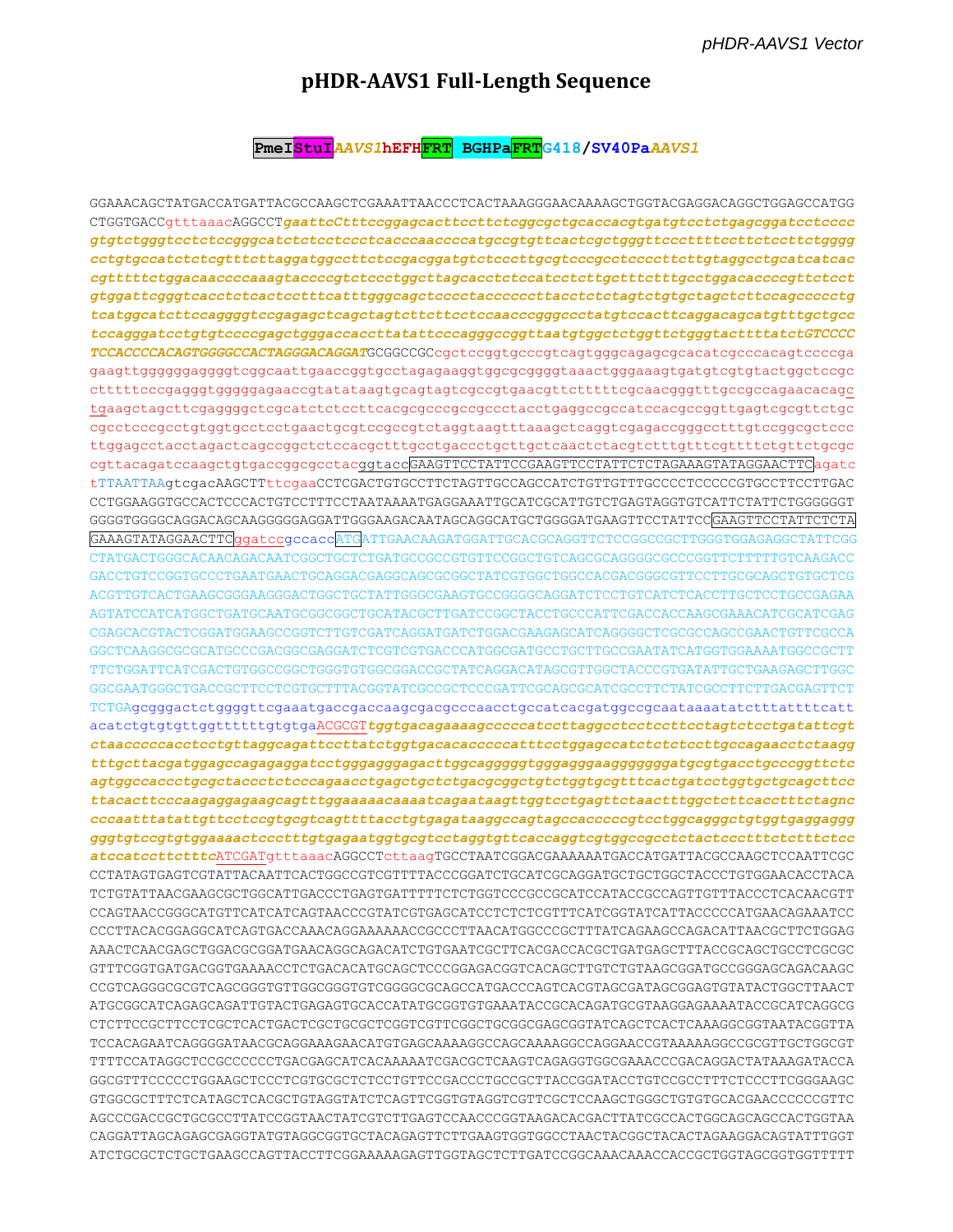TTGTTTGCAAGCAGCAGATTACGCGCAGAAAAAAAGGATCTCAAGAAGATCCTTTGATCTTTTCTACGGGGTCTGACGCTCAGTGGAACGA AAACTCACGTTAAGGGATTTTGGTCATGAGATTATCAAAAAGGATCTTCACCTAGATCCTTTTAAATTAAAAATGAAGTTTTAAATCAATC TAAAGTATATATGAGTAAACTTGGTCTGACAGTTACCAATGCTTAATCAGTGAGGCACCTATCTCAGCGATCTGTCTATTTCGTTCATCCA TAGTTGCCTGACTCCCCGTCATTCAAATATGTATCCGCTCATGAGACAATAACCCTGATAAATGCTTCAATAATATATGATTGAACAAGAT GGATTGCACGCAGGTTCTCCGGCCGCTTGGGTGGAGAGGCTATTCGGCTATGACTGGGCACAACAGACAATCGGCTGCTCTGATGCCGCCG TGTTCCGGCTGTCAGCGCAGGGGCGCCCGGTTCTTTTTGTCAAGACCGACCTGTCCGGTGCCCTGAATGAACTGCAAGACGAGGCAGCGCG GCTATCGTGGCTGGCCACGACGGGCGTTCCTTGCGCAGCTGTGCTCGACGTTGTCACTGAAGCGGGAAGGGACTGGCTGCTATTGGGCGAA GTGCCGGGGCAGGATCTCCTGTCATCTCACCTTGCTCCTGCCGAGAAAGTATCCATCATGGCTGATGCAATGCGGCGGCTGCATACGCTTG ATCCGGCTACCTGCCCATTCGACCACCAAGCGAAACATCGCATCGAGCGAGCACGTACTCGGATGGAAGCCGGTCTTGTCGATCAGGATGA TCTGGACGAAGAGCATCAGGGGCTCGCGCCAGCCGAACTGTTCGCCAGGCTCAAGGCGAGCATGCCCGACGGCGAGGATCTCGTCGTGACC CATGGCGATGCCTGCTTGCCGAATATCATGGTGGAAAATGGCCGCTTTTCTGGATTCATCGACTGTGGCCGGCTGGGTGTGGCGGACCGCT ATCAGGACATAGCGTTGGCTACCCGTGATATTGCTGAAGAGCTTGGCGGCGAATGGGCTGACCGCTTCCTCGTGCTTTACGGTATCGCCGC TCCCGATTCGCAGCGCATCGCCTTCTATCGCCTTCTTGACGAGTTCTTCTGACCTTTCGTCTTCAAGaatt

|                 | Unique enzymes in pHDR-AAVS1:               |        |         |       | Aci I           |            | $(71)$ 171 | 333         | 763  | 767  |
|-----------------|---------------------------------------------|--------|---------|-------|-----------------|------------|------------|-------------|------|------|
|                 |                                             |        |         |       |                 |            | 770        | 871         | 908  | 988  |
| Apo I           | R`AATT, Y                                   | 116    |         |       |                 |            | 1044       | 1047        | 1062 | 1093 |
| ECOR I          | G`AATT, C                                   | 116    |         |       |                 |            | 1100       | 1127        | 1661 | 1706 |
| BspM II         | $T$ $CCGG, A$                               | 125    |         |       |                 |            | 1769       | 1863        | 1927 | 2028 |
| Dra III         | CAC, NNN GTG                                | 156    |         |       |                 |            | 2031       | 2271        | 2311 | 2316 |
| Eco72 I         | CAC   GTG                                   | 156    |         |       |                 |            | 2366       | 2382        | 2408 | 2464 |
| Pml I           | CAC   GTG                                   | 156    |         |       |                 |            | 2523       | 2870        | 3160 | 3419 |
| PpuM I          | RG`GWC, CY                                  | 191    |         |       |                 |            | 3422       | 3433        | 3589 | 3605 |
| Sac I           | G, AGCT `C                                  | 576    |         |       |                 |            | 3660       | 3716        | 3801 | 3840 |
| PspA I          | $C$ $CCGG, G$                               | 598    |         |       |                 |            | 3850       | 3892        | 3917 | 3955 |
| Xma I           | $C$ $CCGG$ , $G$                            | 598    |         |       |                 |            | 3968       | 3994        | 4011 | 4054 |
| Sma I           | CCC   GGG                                   | 600    |         |       |                 |            | 4061       | 4082        | 4173 | 4201 |
| Bsp120 I        | G`GGCC, C                                   | 601    |         |       |                 |            | 4328       | 4347        | 4468 | 4578 |
| Apa I           | G, GGCC `C                                  | 605    |         |       |                 |            | 4713       | 4722        | 5041 | 5120 |
| Not I           | GC `GGCC, GC                                | 764    |         |       |                 |            | 5183       | 5277        | 5341 | 5442 |
| Mun I           | C`AATT, G                                   | 842    |         |       |                 |            | 5445       | 5685        | 5725 | 5730 |
| Age I           | A CCGG, T                                   | 849    |         |       |                 |            | 5780       | 5796        | 5822 |      |
| Bsa I           | GGTCTC 7/11                                 | 1152   |         |       | Afl II          | (1)        | 3222       |             |      |      |
| Acc65 I         | G`GTAC, C                                   | 1308   |         |       | Afl III         | (2)        | 2577       | 4128        |      |      |
| Asp718          | G`GTAC, C                                   | 1308   |         |       | Age I           | (1)        | 849        |             |      |      |
| Kpn I           | $G, GTAC$ $C$                               | 1312   |         |       | Aha II          | (4)        | 1300       | 1797        | 2499 | 5211 |
| Bgl II          | A GATC, T                                   | 1362   |         |       | Ahd I           | (2)        | 5021       | 5881        |      |      |
| Sal I           | G`TCGA, C                                   | 1376   |         |       | Alu I           | (31) 9     |            | 31          | 64   | 495  |
| HinC II         | GTY   RAC                                   | 1378   |         |       |                 |            | 531        | 574         | 579  | 661  |
| Hind II         | GTY   RAC                                   | 1378   |         |       |                 |            | 1001       | 1007        | 1011 | 1149 |
| HinD III        | A`AGCT, T                                   | 1382   |         |       |                 |            | 1290       | 1384        | 1903 | 2361 |
| BssH II         | G`CGCG, C                                   | 2194   |         |       |                 |            | 2859       | 2908        | 3266 | 3653 |
| BstX I          | CCAN, NNNN NTGG 2518                        |        |         |       |                 |            | 3710       | 3721        | 3770 | 3789 |
| Mlu I           | A CGCG, T                                   | 2577   |         |       |                 |            | 4070       | 4296        | 4386 | 4432 |
|                 | CCANNNN, N`NNNNTGG3068                      |        |         |       |                 |            | 4689       |             | 5775 |      |
| Xcm I<br>Avr II | $C$ $CTAG$ , $G$                            | 3137   |         |       | Alw I           |            | $(22)$ 169 | 5317<br>180 | 640  | 651  |
| Cla I           | AT CG, AT                                   | 3203   |         |       |                 |            | 1278       | 1653        | 1664 | 1975 |
| Afl II          |                                             | 3222   |         |       |                 |            | 2042       | 2221        | 2751 | 2762 |
| BsaB I          | $C$ TTAA, G<br>GATNN   NNATC                | 3327   |         |       |                 |            | 2888       | 3329        | 4690 | 4776 |
| Eco47 III       | AGC   GCT                                   | 3384   |         |       |                 |            | 4776       | 4873        | 4874 | 5389 |
| Xmn I           | GAANN   NNTTC                               | 3688   |         |       |                 |            | 5456       | 5635        |      |      |
| Bst1107 I       | GTA   TAC                                   | 3901   |         |       | AlwN I          | (2)        | 2854       | 4544        |      |      |
| Xca I           | GTA   TAC                                   | 3901   |         |       | Apa I           | (1)        | 605        |             |      |      |
| Nde I           | CA`TA, TG                                   | 3951   |         |       | ApaL I          | (2)        | 3944       | 4442        |      |      |
|                 | Number of enzymes = $38$                    |        |         |       | Apo I           | (1)        | 116        |             |      |      |
|                 |                                             |        |         |       | Asp718          | (1)        | 1308       |             |      |      |
|                 | The following enzymes do not cut in pAAVS1: |        |         |       |                 |            | 598        | 656         | 816  | 918  |
|                 |                                             |        |         |       | Ava I<br>Ava II | (4)<br>(7) | 191        | 565         | 665  | 2313 |
| Aat II          |                                             | Ase I  |         | Bql I |                 |            | 2966       | 3415        | 5727 |      |
|                 | Asc I                                       |        | Bcl I   |       |                 |            | 3137       |             |      |      |
| BsiW I<br>Hpa I | Bsm I                                       | BsrG I | ECOR V  | Fse I | Avr II          | (1)        |            |             |      |      |
|                 | Nru I                                       | Nsi I  | PaeR7 I | Pvu I | BamH I          | (4)        | 173        | 644         | 1657 | 2755 |
| Sac II          | Sca I                                       | Sfi I  | SnaB I  | Spe I | Ban I           |            | (11) 777   | 852         | 1108 | 1299 |
| Spl I           | Srf I                                       | Ssp I  | Vsp I   | Xho I |                 |            | 1308       | 1465        | 1796 | 1831 |
|                 |                                             |        |         |       |                 |            | 4969       | 5210        | 5245 |      |
|                 | pAAVS1: sites sorted by name:               |        |         |       | Ban II          | (5)        | 576        | 605         | 1023 | 2162 |
|                 |                                             |        |         |       |                 |            | 5576       |             |      |      |
| Acc I           | (2)<br>1377                                 | 3900   |         |       | Bbe I           | (3)        | 1303       | 1800        | 5214 |      |
| Acc65 I         | (1)<br>1308                                 |        |         |       | Bbs I           | (3)        | 576        | 1589        | 5877 |      |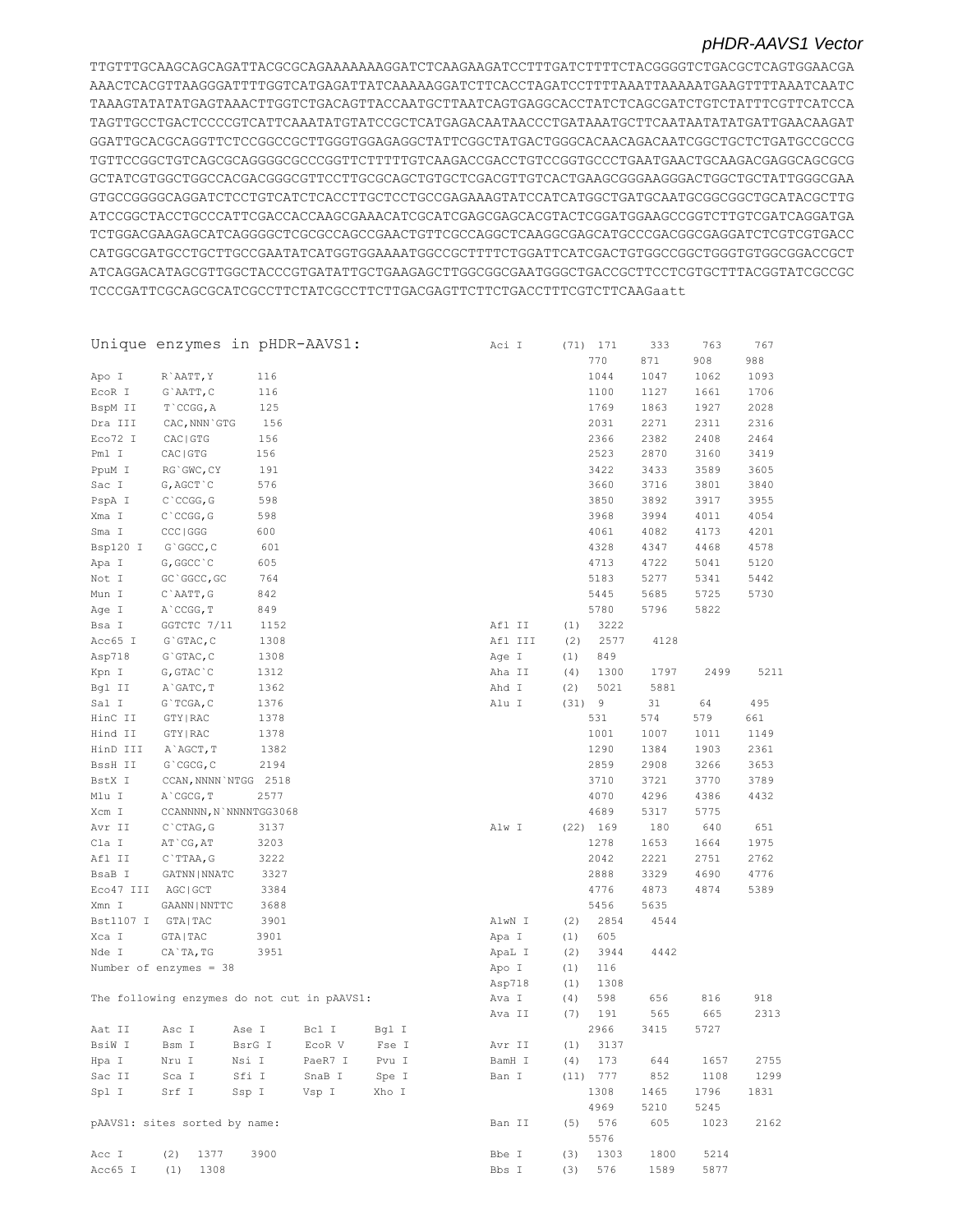| Bbv I     | (14) 504    | 1870 | 1912 | 2433 | BstB I    | (2)<br>1389 | 2479 |      |      |
|-----------|-------------|------|------|------|-----------|-------------|------|------|------|
|           | 2917        | 3730 | 3779 | 3876 | BstE II   | 95<br>(2)   | 466  |      |      |
|           | 4547        | 4550 | 4756 | 5284 | BstN I    | $(16)$ 401  | 438  | 561  | 641  |
|           | 5326        | 5847 |      |      |           | 682         | 1459 | 2184 | 2696 |
| Bbv II    | 577<br>(3)  | 1588 | 5878 |      |           | 2760        | 2897 | 3072 | 3150 |
| Bcn I     | (14) 201    | 600  | 601  | 1164 |           | 4156        | 4277 | 4290 | 5598 |
|           |             |      |      |      |           |             | 1040 |      |      |
|           | 1802        | 1962 | 2815 | 3321 | BstU I    | $(16)$ 871  |      | 1085 | 1863 |
|           | 3469        | 3775 | 3810 | 4509 |           | 2164        | 2196 | 2579 | 2870 |
|           | 5216        | 5376 |      |      |           | 3660        | 3729 | 3731 | 3834 |
| Bfa I     | (16) 518    | 528  | 580  | 750  |           | 4175        | 4756 | 5277 | 5578 |
|           | 857         | 1008 | 1134 | 1196 | BstX I    | $(1)$ 2518  |      |      |      |
|           | 1342        | 1409 | 1637 | 2622 | BstY I    | $(15)$ 173  | 644  | 1282 | 1362 |
|           | 2999        | 3138 | 4623 | 4876 |           | 1657        | 1968 | 2214 | 2755 |
| Bql II    | (1)<br>1362 |      |      |      |           | 3322        | 4769 | 4780 | 4866 |
| Blp I     | 405<br>(2)  | 575  |      |      |           | 4878        | 5382 | 5628 |      |
| Bpm I     | 102<br>(4)  | 623  | 2717 | 3657 | Bsu36 I   | 1056<br>(2) | 2605 |      |      |
| Bsa I     | (1)<br>1152 |      |      |      | Cac8 I    | (37) 354    | 529  | 1009 | 1023 |
|           | 156<br>(4)  | 2101 | 3882 | 5515 |           | 1044        | 1207 | 1235 | 1417 |
| BsaA I    |             |      |      |      |           |             |      |      |      |
| BsaB I    | 3327<br>(1) |      |      |      |           | 1594        | 1598 | 1691 | 1877 |
| BsaH I    | (4)<br>1300 | 1797 | 2499 | 5211 |           | 2096        | 2162 | 2168 | 2196 |
| BsaJ I    | (17) 87     | 399  | 560  | 598  |           | 2200        | 2241 | 2245 | 2299 |
|           | 640         | 680  | 681  | 919  |           | 3345        | 3387 | 3605 | 4059 |
|           | 1183        | 1457 | 1960 | 2229 |           | 4145        | 4182 | 4742 | 5105 |
|           | 2759        | 3137 | 4288 | 5374 |           | 5291        | 5510 | 5576 | 5582 |
|           | 5643        |      |      |      |           | 5610        | 5614 | 5655 | 5659 |
| BsaW I    | $(7)$ 125   | 774  | 849  | 1828 |           | 5713        |      |      |      |
|           | 4334        | 4481 | 5242 |      | Cfr10 I   | (9) 686     | 849  | 1073 | 1205 |
| BseR I    | 200<br>(4)  | 2603 | 2942 | 3103 |           | 1296        | 2116 | 2297 | 5530 |
| Bsg I     | (2)<br>133  | 967  |      |      |           | 5711        |      |      |      |
|           |             |      |      |      |           |             |      |      |      |
| BsiC I    | (2)<br>1389 | 2479 |      |      | Cla I     | 3203<br>(1) |      |      |      |
| BsiE I    | 767<br>(5)  | 1706 | 4044 | 4468 | Csp6 I    | 68<br>(8)   | 388  | 712  | 899  |
|           | 5120        |      |      |      |           | 1309        | 2102 | 3935 | 5516 |
| BsiHKA I  | 133<br>(8)  | 576  | 1910 | 2100 | Dde I     | $(19)$ 167  | 294  | 405  | 575  |
|           | 3948        | 4446 | 5324 | 5514 |           | 1056        | 1150 | 1201 | 1519 |
| BsmA I    | $(7)$ 323   | 399  | 1153 | 2629 |           | 2460        | 2605 | 2726 | 2820 |
|           | 2763        | 3772 | 5044 |      |           | 2855        | 2970 | 3398 | 3938 |
| BsmB I    | 400<br>(2)  | 3771 |      |      |           | 4403        | 4812 | 4978 |      |
| BsmF I    | $(10)$ 315  | 638  | 678  | 709  | Dpn I     | $(25)$ 175  | 646  | 1284 | 1364 |
|           | 767         | 798  | 1948 | 2480 |           | 1659        | 1970 | 2048 | 2129 |
|           |             |      |      |      |           |             |      |      |      |
|           | 3401        | 5362 |      |      |           | 2138        | 2216 | 2757 | 2894 |
| BsoF I    | $(60)$ 148  | 493  | 634  | 764  |           | 3324        | 4696 | 4771 | 4782 |
|           | 767         | 770  | 988  | 1047 |           | 4790        | 4868 | 4880 | 4985 |
|           | 1062        | 1093 | 1706 | 1758 |           | 5384        | 5462 | 5543 | 5552 |
|           | 1769        | 1859 | 1864 | 1901 |           | 5630        |      |      |      |
|           | 1942        | 2029 | 2032 | 2035 | DpnII     | $(25)$ 173  | 644  | 1282 | 1362 |
|           | 2271        | 2367 | 2408 | 2422 |           | 1657        | 1968 | 2046 | 2127 |
|           | 2523        | 2860 | 2871 | 2903 |           | 2136        | 2214 | 2755 | 2892 |
|           | 2906        | 3160 | 3341 | 3422 |           | 3322        | 4694 | 4769 | 4780 |
|           | 3719        | 3722 | 3768 | 3865 |           | 4788        | 4866 | 4878 | 4983 |
|           | 3918        | 4034 | 4052 | 4055 |           | 5382        | 5460 | 5541 | 5550 |
|           |             |      |      |      |           |             |      |      |      |
|           | 4173        | 4328 | 4471 | 4536 |           | 5628        |      |      |      |
|           | 4539        | 4745 | 5120 | 5172 | Dra I     | 105<br>(5)  | 1145 | 3211 | 4887 |
|           | 5183        | 5273 | 5278 | 5315 |           | 4906        |      |      |      |
|           | 5356        | 5443 | 5446 | 5449 | Dra III   | 156<br>(1)  |      |      |      |
|           | 5685        | 5781 | 5822 | 5836 | Drd I     | (5)<br>1824 | 2873 | 3823 | 4236 |
| Bsp120 I  | (1)<br>601  |      |      |      |           | 5238        |      |      |      |
| Bsp1286 I | 133<br>(3)  | 2100 | 5514 |      | Dsa I     | 87<br>(3)   | 2229 | 5643 |      |
| BspH I    | (2)<br>4848 | 5045 |      |      | Eae I     | (13) 764    | 1703 | 1877 | 2268 |
| BspM I    | (6)<br>1684 | 2065 | 2515 | 2817 |           | 2295        | 2520 | 2825 | 3157 |
|           | 5098        | 5479 |      |      |           | 3305        | 5117 | 5291 | 5682 |
| BspM II   | 125<br>(1)  |      |      |      |           | 5709        |      |      |      |
| Bsr I     | (15) 884    | 905  | 1740 | 1941 | Eag I     | 764<br>(3)  | 1703 |      |      |
|           |             |      |      |      |           |             |      | 5117 |      |
|           | 3055        | 3307 | 3437 | 3461 | Ear I     | (7)<br>538  | 2141 | 2351 | 2993 |
|           | 3876        | 3907 | 4535 | 4548 |           | 4012        | 5555 | 5765 |      |
|           | 4662        | 5154 | 5355 |      | Eco47 III | (1)<br>3384 |      |      |      |
| BsrB I    | 171<br>(7)  | 772  | 2410 | 2464 | Eco57 I   | (8)<br>601  | 1022 | 1344 | 1942 |
|           | 4061        | 5043 | 5824 |      |           | 2374        | 4675 | 5356 | 5788 |
| BsrD I    | 2030<br>(2) | 5444 |      |      | Eco72 I   | 156<br>(1)  |      |      |      |
| BssH II   | 2194<br>(1) |      |      |      | ECON I    | (2)<br>860  | 1055 |      |      |
| BssS I    | (3)<br>2389 | 4301 | 5803 |      | Eco0109 I | (3)<br>191  | 272  | 602  |      |
| Bst1107 I | 3901<br>(1) |      |      |      | EcoR I    | (1)<br>116  |      |      |      |
|           |             |      |      |      |           |             |      |      |      |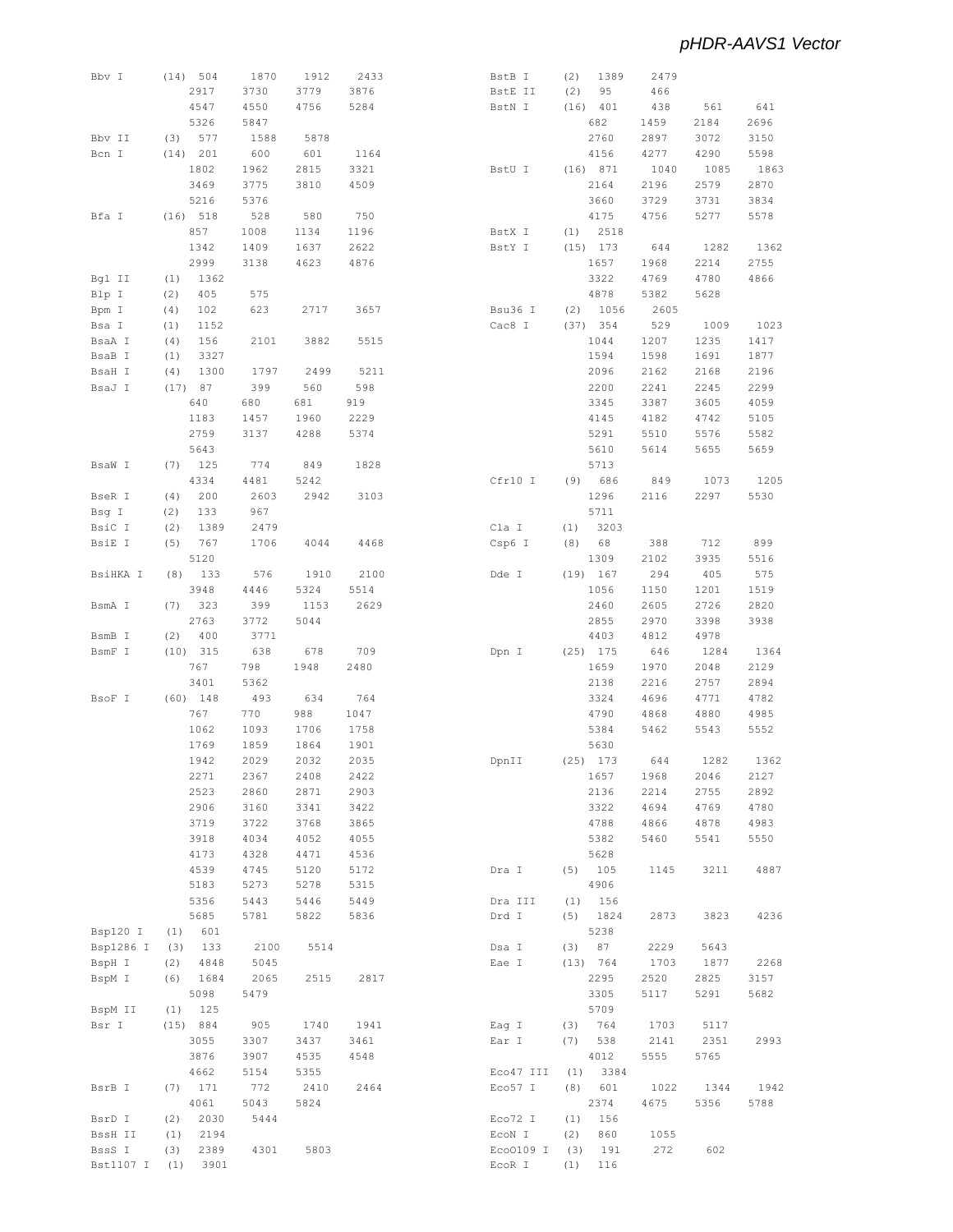| EcoR II  | (16) 399    | 436  | 559  | 639  |        |         | 2194        | 2196 | 2424 | 2835 |
|----------|-------------|------|------|------|--------|---------|-------------|------|------|------|
|          | 680         | 1457 | 2182 | 2694 |        |         | 3383        | 3729 | 3832 | 3862 |
|          | 2758        | 2895 | 3070 | 3148 |        |         | 4003        | 4036 | 4306 | 4373 |
|          | 4154        | 4275 | 4288 | 5596 |        |         | 4473        | 4647 | 4756 | 5203 |
|          |             |      |      |      |        |         |             |      |      |      |
| Ehe I    | (3)<br>1301 | 1798 | 5212 |      |        |         | 5211        | 5275 | 5312 | 5578 |
| Esp I    | 405<br>(2)  | 575  |      |      |        |         | 5838        |      |      |      |
| Fnu4H I  | $(60)$ 148  | 493  | 634  | 764  |        | Hpa II  | $(36)$ 126  | 199  | 599  | 687  |
|          | 767         | 770  | 988  | 1047 |        |         | 775         | 850  | 1074 | 1162 |
|          |             |      |      |      |        |         |             |      |      |      |
|          | 1062        | 1093 | 1706 | 1758 |        |         | 1174        | 1206 | 1297 | 1702 |
|          | 1769        | 1859 | 1864 | 1901 |        |         | 1779        | 1801 | 1829 | 1960 |
|          | 1942        | 2029 | 2032 | 2035 |        |         | 2050        | 2117 | 2298 | 2814 |
|          | 2271        | 2367 | 2408 | 2422 |        |         | 3320        | 3467 | 3774 | 3808 |
|          | 2523        | 2860 | 2871 | 2903 |        |         | 4335        | 4482 | 4508 | 4698 |
|          | 2906        |      | 3341 | 3422 |        |         |             |      |      |      |
|          |             | 3160 |      |      |        |         | 5116        | 5193 | 5215 | 5243 |
|          | 3719        | 3722 | 3768 | 3865 |        |         | 5374        | 5464 | 5531 | 5712 |
|          | 3918        | 4034 | 4052 | 4055 | Hph I  |         | (14) 106    | 210  | 355  | 461  |
|          | 4173        | 4328 | 4471 | 4536 |        |         | 1976        | 2595 | 2688 | 2984 |
|          | 4539        | 4745 | 5120 | 5172 |        |         | 3096        | 3139 | 3749 | 3758 |
|          | 5183        | 5273 | 5278 | 5315 |        |         | 4865        | 5390 |      |      |
|          |             |      |      |      |        |         |             |      |      |      |
|          | 5356        | 5443 | 5446 | 5449 | Kas I  | (3)     | 1299        | 1796 | 5210 |      |
|          | 5685        | 5781 | 5822 | 5836 | Kpn I  | (1)     | 1312        |      |      |      |
| Fok I    | $(20)$ 311  | 328  | 404  | 772  | Mae I  |         | $(16)$ 518  | 528  | 580  | 750  |
|          | 1052        | 1618 | 2121 | 2146 |        |         | 857         | 1008 | 1134 | 1196 |
|          | 2587        | 2812 | 3172 | 3176 |        |         | 1342        | 1409 | 1637 | 2622 |
|          |             |      |      |      |        |         |             |      |      |      |
|          | 3349        | 3411 | 3489 | 3675 |        |         | 2999        | 3138 | 4623 | 4876 |
|          | 3816        | 4987 | 5535 | 5560 | Mae II |         | $(10)$ 155  | 964  | 1247 | 1913 |
| Fsp I    | 1899<br>(2) | 5313 |      |      |        |         | 2100        | 3455 | 3881 | 4831 |
| Gdi II   | (13) 763    | 765  | 1702 | 1704 |        |         | 5327        | 5514 |      |      |
|          | 2267        | 2294 | 2519 | 3156 |        | Mae III | $(20)$ 95   | 466  | 1276 | 1292 |
|          |             |      |      |      |        |         |             |      |      |      |
|          | 3304        | 5116 | 5118 | 5681 |        |         | 1917        | 2223 | 2584 | 2677 |
|          | 5708        |      |      |      |        |         | 2804        | 3462 | 3485 | 3569 |
| Gsu I    | (4)<br>101  | 624  | 2716 | 3656 |        |         | 3782        | 3877 | 4484 | 4547 |
| Hae I    | $(12)$ 112  | 303  | 352  | 1879 |        |         | 4663        | 4946 | 5331 | 5637 |
|          | 2610        | 2827 | 3053 | 3218 | Mbo I  |         |             | 644  | 1282 | 1362 |
|          |             |      |      |      |        |         | $(25)$ 173  |      |      |      |
|          | 4143        | 4154 | 4606 | 5293 |        |         | 1657        | 1968 | 2046 | 2127 |
| Hae II   | $(8)$ 148   | 1180 | 1303 | 1800 |        |         | 2136        | 2214 | 2755 | 2892 |
|          | 3386        | 4006 | 4376 | 5214 |        |         | 3322        | 4694 | 4769 | 4780 |
| Hae III  | $(30)$ 112  | 274  | 303  | 352  |        |         | 4788        | 4866 | 4878 | 4983 |
|          |             |      |      |      |        |         |             |      |      |      |
|          | 603         | 686  | 746  | 766  |        |         | 5382        | 5460 | 5541 | 5550 |
|          | 1061        | 1166 | 1705 | 1879 |        |         | 5628        |      |      |      |
|          | 2270        | 2297 | 2522 | 2610 | Mbo II |         | (16) 526    | 549  | 577  | 580  |
|          | 2827        | 3053 | 3159 | 3218 |        |         | 1593        | 2157 | 2367 | 2449 |
|          | 3307        | 3603 | 4143 | 4154 |        |         | 2981        | 4000 | 4789 | 4862 |
|          |             |      | 5119 | 5293 |        |         | 5571        | 5781 | 5863 | 5878 |
|          | 4172        | 4606 |      |      |        |         |             |      |      |      |
|          | 5684        | 5711 |      |      | Mlu I  |         | 2577<br>(1) |      |      |      |
| Hga I    | $(10)$ 318  | 1113 | 2506 | 2875 | Mme I  |         | (4)<br>333  | 617  | 4342 | 4526 |
|          | 3018        | 3123 | 3665 | 3824 | Mnl I  |         | $(57)$ 53   | 65   | 173  | 186  |
|          | 4238        | 4816 |      |      |        |         | 203         | 220  | 224  | 345  |
|          |             |      |      |      |        |         |             |      |      |      |
| HgiA I   | $(8)$ 133   | 576  | 1910 | 2100 |        |         | 421         | 430  | 480  | 522  |
|          | 3948        | 4446 | 5324 | 5514 |        |         | 600         | 646  | 737  | 825  |
| HgiE II  | $(3)$ 1454  | 3946 | 4707 |      |        |         | 914         | 1009 | 1051 | 1105 |
| Hha I    | $(33)$ 147  | 799  | 871  | 1042 |        |         | 1121        | 1403 | 1445 | 1491 |
|          | 1179        | 1274 | 1302 | 1791 |        |         | 1566        | 1712 | 1848 | 2205 |
|          |             |      |      |      |        |         |             |      |      |      |
|          | 1799        | 1863 | 1900 | 2166 |        |         | 2397        | 2620 | 2623 | 2660 |
|          | 2196        | 2198 | 2426 | 2837 |        |         | 2732        | 2746 | 2757 | 2780 |
|          | 3385        | 3731 | 3834 | 3864 |        |         | 2851        | 2920 | 3030 | 3081 |
|          | 4005        | 4038 | 4308 | 4375 |        |         | 3084        | 3172 | 3228 | 3457 |
|          | 4475        | 4649 | 4758 | 5205 |        |         | 3515        | 3554 | 3734 | 3764 |
|          |             |      | 5314 | 5580 |        |         |             |      |      |      |
|          | 5213        | 5277 |      |      |        |         | 4026        | 4236 | 4309 | 4560 |
|          | 5840        |      |      |      |        |         | 4960        | 5126 | 5262 | 5619 |
| HinC II  | 1378<br>(1) |      |      |      |        |         | 5811        |      |      |      |
| Hind II  | 1378<br>(1) |      |      |      | Msc I  |         | $(3)$ 1879  | 2827 | 5293 |      |
| HinD III | 1382<br>(1) |      |      |      | Mse I  |         | (17) 39     | 104  | 691  | 1144 |
|          |             |      |      |      |        |         |             |      |      |      |
| Hinf I   | (15) 460    | 1080 | 1199 | 2282 |        |         | 1368        | 1372 | 3210 | 3223 |
|          | 2416        | 2468 | 2665 | 3286 |        |         | 3375        | 3595 | 3627 | 3909 |
|          | 3684        | 4028 | 4103 | 4499 |        |         | 4834        | 4886 | 4891 | 4905 |
|          | 5016        | 5696 | 5830 |      |        |         | 4958        |      |      |      |
| HinI I   | $(4)$ 1300  | 1797 | 2499 | 5211 | Msl I  |         | $(4)$ 2234  | 2516 | 2555 | 5648 |
|          |             |      |      |      |        |         |             |      |      |      |
| HinP I   | $(33)$ 145  | 797  | 869  | 1040 | Msp I  |         | $(36)$ 126  | 199  | 599  | 687  |
|          | 1177        | 1272 | 1300 | 1789 |        |         | 775         | 850  | 1074 | 1162 |
|          | 1797        | 1861 | 1898 | 2164 |        |         | 1174        | 1206 | 1297 | 1702 |
|          |             |      |      |      |        |         |             |      |      |      |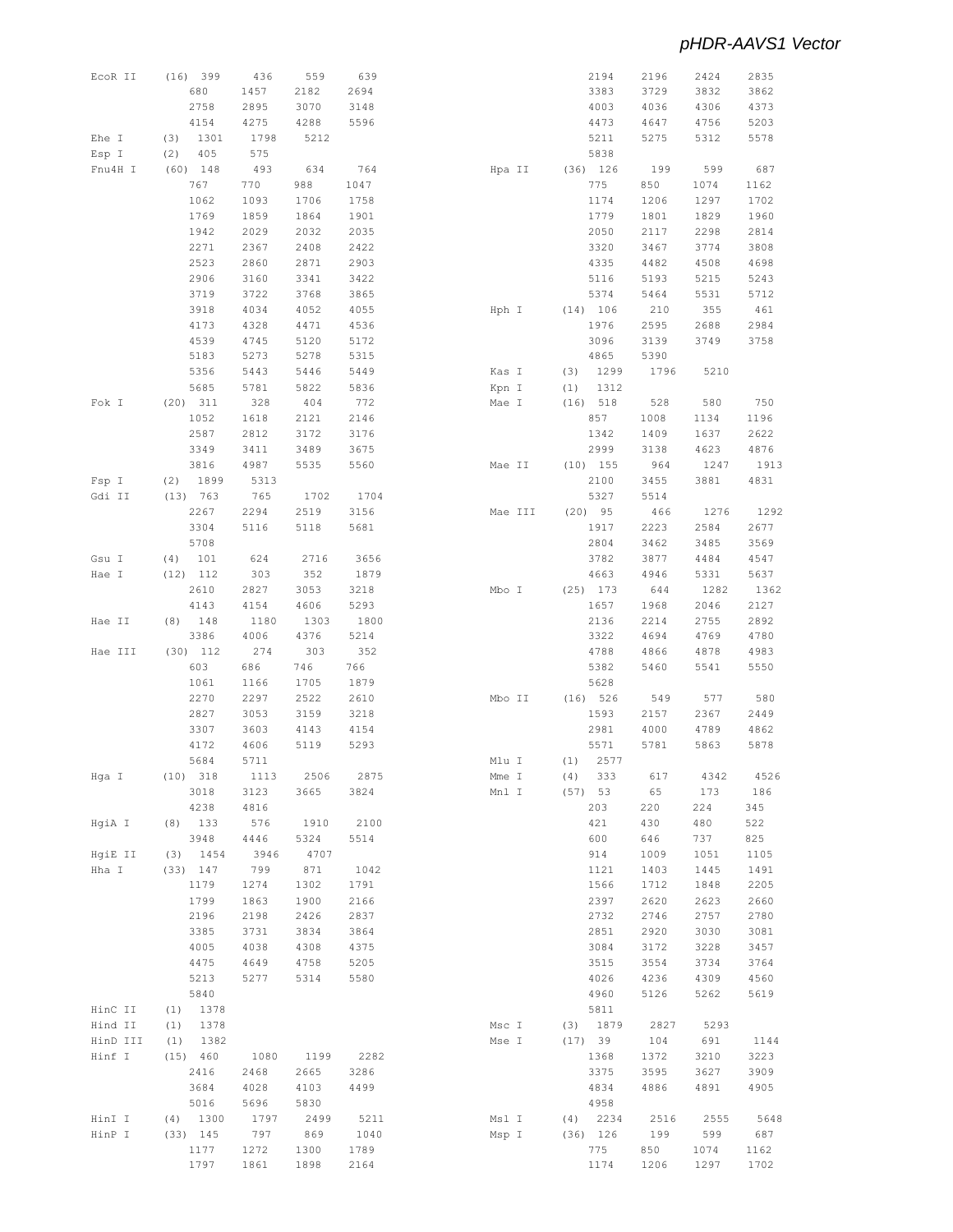$\sqrt{2}$  $7\sqrt{1}$  $\overline{\mathbf{c}}$  $\overline{4}$  $31\,$  $\overline{\phantom{a}}$  $\sqrt{2}$  $\frac{1}{\sqrt{2}}$  $\,1\,$  $\overline{\mathcal{I}}$  $\sqrt{4}$ 

|           | 1779        | 1801 | 1829 | 1960 | Sau96 I   | 191<br>(14)      | 272                     | 565         | 601             |
|-----------|-------------|------|------|------|-----------|------------------|-------------------------|-------------|-----------------|
|           | 2050        | 2117 | 2298 | 2814 |           | 602              | 665                     | 684         | 744             |
|           | 3320        | 3467 | 3774 | 3808 |           | 1164             | 2313                    | 2966        | 3415            |
|           |             |      |      |      |           |                  |                         |             |                 |
|           | 4335        | 4482 | 4508 | 4698 |           | 3602             | 5727                    |             |                 |
|           | 5116        | 5193 | 5215 | 5243 | ScrF I    | $(30)$ 200       | 401                     | 438         | 561             |
|           | 5374        | 5464 | 5531 | 5712 |           | 599              | 600                     | 641         | 682             |
| MspA1 I   | 1001<br>(7) | 1903 | 3721 | 3840 |           | 1163             | 1459                    | 1801        | 1961            |
|           | 4470        | 4715 | 5317 |      |           | 2184             | 2696                    | 2760        | 2814            |
|           |             |      |      |      |           |                  |                         |             |                 |
| Mun I     | (1)<br>842  |      |      |      |           | 2897             | 3072                    | 3150        | 3320            |
| Nae I     | (3)<br>1207 | 2299 | 5713 |      |           | 3468             | 3774                    | 3809        | 4156            |
| Nar I     | 1300<br>(3) | 1797 | 5211 |      |           | 4277             | 4290                    | 4508        | 5215            |
| Nci I     | (14) 200    | 599  | 600  | 1163 |           | 5375             | 5598                    |             |                 |
|           | 1801        | 1961 | 2814 | 3320 | Sec I     | (17) 87          | 399                     | 560         | 598             |
|           |             |      |      |      |           |                  |                         |             |                 |
|           | 3468        | 3774 | 3809 | 4508 |           | 640              | 680                     | 681         | 919             |
|           | 5215        | 5375 |      |      |           | 1183             | 1457                    | 1960        | 2229            |
| Nco I     | (3)<br>87   | 2229 | 5643 |      |           | 2759             | 3137                    | 4288        | 5374            |
| Nde I     | (1)<br>3951 |      |      |      |           | 5643             |                         |             |                 |
|           | 1205<br>(3) | 2297 | 5711 |      | SfaN I    | $(29)$ $211$     | 364                     | 561         | 751             |
| NgoM I    |             |      |      |      |           |                  |                         |             |                 |
| Nhe I     | (2)<br>527  | 1007 |      |      |           | 1033             | 1515                    | 1756        | 2011            |
| Nla III   | $(24)$ 20   | 91   | 231  | 552  |           | 2095             | 2159                    | 2227        | 2434            |
|           | 629         | 1600 | 1671 | 2016 |           | 2791             | 3328                    | 3336        | 3432            |
|           | 2202        | 2233 | 2259 | 3255 |           | 3510             | 3572                    | 3795        | 3928            |
|           | 3475        | 3539 |      | 3767 |           | 3966             | 4004                    |             |                 |
|           |             |      | 3602 |      |           |                  |                         | 4224        | 5170            |
|           | 3872        | 4132 | 4852 | 5049 |           | 5425             | 5509                    | 5573        | 5641            |
|           | 5430        | 5616 | 5647 | 5673 |           | 5848             |                         |             |                 |
| Nla IV    | (30) 85     | 175  | 192  | 250  | Sfc I     | (5)<br>1846      | 2903                    | 3279        | 4393            |
|           | 273         | 566  | 603  | 646  |           | 4584             |                         |             |                 |
|           |             |      |      |      |           |                  |                         |             |                 |
|           | 666         | 745  | 779  | 854  | Sma I     | 600<br>(1)       |                         |             |                 |
|           | 906         | 1110 | 1189 | 1301 | Sph I     | (3)<br>1600      | 2202                    | 5616        |                 |
|           | 1310        | 1467 | 1659 | 1798 | Stu I     | (4)<br>112       | 352                     | 2610        | 3218            |
|           | 1833        | 2700 | 2746 | 2757 | Sty I     | 87<br>(5)        | 1183                    | 2229        | 3137            |
|           | 3417        | 4160 | 4199 | 4971 |           | 5643             |                         |             |                 |
|           |             |      |      |      |           |                  |                         |             |                 |
|           | 5212        | 5247 |      |      | Taq I     | 33<br>(19)       | 1014                    | 1156        | 1377            |
| Not I     | (1)<br>764  |      |      |      |           | 1389             | 1396                    | 1910        | 2066            |
| Nsp7524 I | (7)<br>625  | 1596 | 2198 | 3471 |           | 2090             | 2126                    | 2288        | 2479            |
|           | 3763        | 4128 | 5612 |      |           | 3203             | 4228                    | 5324        | 5480            |
| NspB II   | 1001<br>(7) | 1903 | 3721 | 3840 |           | 5504             | 5540                    | 5702        |                 |
|           |             |      |      |      |           |                  |                         |             |                 |
|           | 4470        | 4715 | 5317 |      | Tfi I     | (8)<br>460       | 2282                    | 2416        | 2665            |
| NspH I    | 629<br>(7)  | 1600 | 2202 | 3475 |           | 3684             | 4103                    | 5696        | 5830            |
|           | 3767        | 4132 | 5616 |      | Tsp45 I   | (13) 95          | 466                     | 1292        | 1917            |
| Pal I     | $(30)$ 112  | 274  | 303  | 352  |           | 2223             | 2584                    | 2677        | 2804            |
|           | 603         | 686  | 746  | 766  |           | 3569             | 3782                    | 3877        | 5331            |
|           |             |      |      |      |           |                  |                         |             |                 |
|           | 1061        | 1166 | 1705 | 1879 |           | 5637             |                         |             |                 |
|           | 2270        | 2297 | 2522 | 2610 | Tth111 I  | (3)<br>1915      | 3875                    | 5329        |                 |
|           | 2827        | 3053 | 3159 | 3218 | Tth111 II | (9)<br>619       | 1223                    | 1419        | 2233            |
|           | 3307        | 3603 | 4143 | 4154 |           | 3590             | 4717                    | 4726        | 4756            |
|           | 4172        | 4606 | 5119 | 5293 |           | 5647             |                         |             |                 |
|           |             |      |      |      |           |                  |                         |             |                 |
|           | 5684        | 5711 |      |      | Xba I     | 1341<br>(3)      | 1636                    | 2998        |                 |
| PflM I    | 2695<br>(2) | 3155 |      |      | Xca I     | 3901<br>(1)      |                         |             |                 |
| Ple I     | (3)<br>1088 | 3294 | 4507 |      | Xcm I     | 3068<br>(1)      |                         |             |                 |
| Pme I     | (2)<br>105  | 3211 |      |      | Xho II    | $(15)$ 173       | 644                     | 1282        | 1362            |
| Pml I     | 156<br>(1)  |      |      |      |           | 1657             | 1968                    | 2214        | 2755            |
|           |             |      |      |      |           |                  |                         |             |                 |
| PpuM I    | (1)<br>191  |      |      |      |           | 3322             | 4769                    | 4780        | 4866            |
| Psp1406 I | (2)<br>964  | 3455 |      |      |           | 4878             | 5382                    | 5628        |                 |
| PspA I    | (1)<br>598  |      |      |      | Xma I     | 598<br>(1)       |                         |             |                 |
| Pst I     | (2)<br>1850 | 2907 |      |      | Xma III   | (3)<br>764       | 1703                    | 5117        |                 |
| Pvu II    | 1001        | 1903 | 3721 | 5317 | Xmn I     | (1)<br>3688      |                         |             |                 |
|           | (4)         |      |      |      |           |                  |                         |             |                 |
| Rsa I     | (8)<br>69   | 389  | 713  | 900  |           |                  |                         |             |                 |
|           | 1310        | 2103 | 3936 | 5517 |           |                  | Site usage in pAAVS1:   |             |                 |
| Rsr II    | (2)<br>2313 | 5727 |      |      |           |                  |                         |             |                 |
| Sac I     |             |      |      |      | Aat II    | $G$ , $ACGT$ $C$ | $\equiv$<br>Acc I       |             | GT `MK, AC      |
|           |             |      |      |      |           |                  |                         |             |                 |
|           | (1)<br>576  |      |      |      |           |                  |                         |             |                 |
| Sal I     | (1)<br>1376 |      |      |      | Acc65 I   | $G$ GTAC, $C$    | $\mathbf{1}$<br>Aci I   | $C$ $CG, C$ |                 |
| Sap I     | (7)<br>538  | 2141 | 2351 | 2993 | Afl II    | $C$ `TTAA, G     | $\mathbf{1}$<br>Afl III |             | A`CRYG, T       |
|           | 4012        | 5555 | 5765 |      | Age I     | A`CCGG, T        | Aha II<br>$\mathbf{1}$  |             | GR'CG, YC       |
| Sau3A I   | $(25)$ 173  | 644  | 1282 | 1362 | Ahd I     | GACNN, N`NNGTC   | Alu I<br>$\overline{c}$ | $AG$ $ CT$  |                 |
|           |             |      |      |      |           |                  |                         |             |                 |
|           | 1657        | 1968 | 2046 | 2127 | Alw I     | GGATC 8/9        | 22<br>AlwN I            |             | CAG, NNN `CTG   |
|           | 2136        | 2214 | 2755 | 2892 | Apa I     | G, GGCC C        | $\mathbf{1}$<br>ApaL I  |             | G`TGCA, C       |
|           | 3322        | 4694 | 4769 | 4780 | Apo I     | R`AATT, Y        | $\mathbf{1}$<br>Asc I   |             | GG`CGCG, CC     |
|           | 4788        | 4866 | 4878 | 4983 | Ase I     | AT`TA, AT        | $\equiv$<br>Asp718      |             | $G$ GTAC, $C$   |
|           | 5382        | 5460 | 5541 | 5550 | Ava I     | C`YCGR, G        | 4<br>Ava II             |             | $G$ $GWC$ , $C$ |
|           | 5628        |      |      |      | Avr II    | $C$ $CTAG, G$    | BamH I<br>$\mathbf{1}$  |             | $G$ GATC, $C$   |